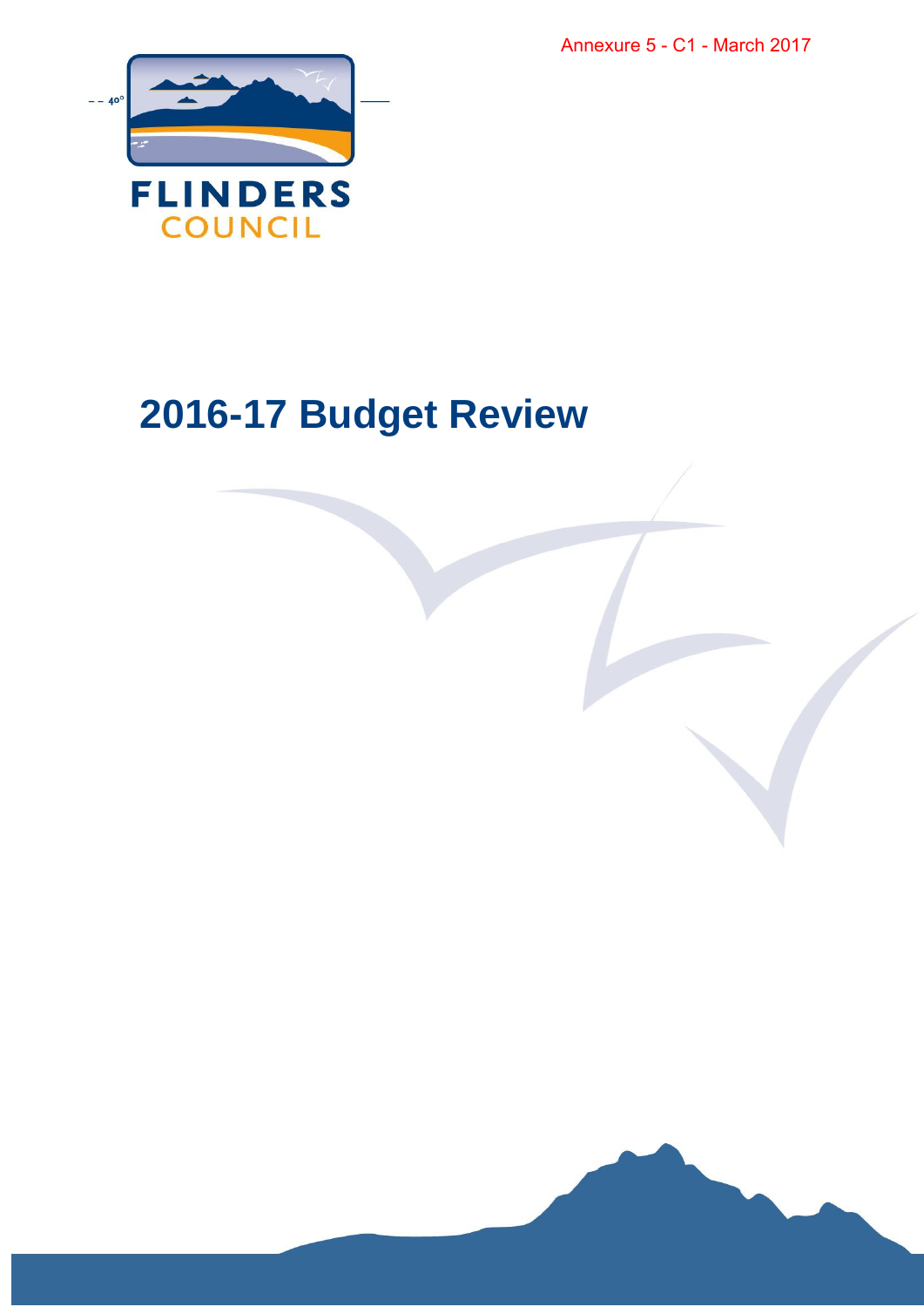### **BUDGET REVIEW Estimated Income Statement 2016-17**

| <b>Description</b>                                 | <b>Budget</b><br>2016-17 | <b>Actual YTD</b><br><b>Jan 2017</b> | <b>Budget Review</b><br>2016-17 |
|----------------------------------------------------|--------------------------|--------------------------------------|---------------------------------|
| <b>Income</b>                                      |                          |                                      |                                 |
| Rates & Charges                                    | 1,654,648                | 1,540,264                            | 1,654,648                       |
| <b>User Charges</b>                                | 803.791                  | 410,697                              | 920,791                         |
| Interest                                           | 210,000                  | 57,001                               | 210,000                         |
| Reimbursements                                     |                          |                                      |                                 |
| Grants                                             | 2,026,703                | 756,923                              | 2,096,148                       |
| <b>Other Revenue</b>                               | 95,059                   | 47,770                               | 109,409                         |
| Profit (Loss) on Sale of Assets                    | 185,000                  | 2,864                                | 145,000                         |
| <b>Total Income</b>                                | 4,975,201                | 2,815,518                            | 5,135,997                       |
| <b>Expenses</b>                                    |                          |                                      |                                 |
| <b>Employee Expenses</b>                           | 2,131,848                | 1,092,256                            | 2,131,848                       |
| <b>Materials &amp; Supplies</b>                    | 1,330,050                | 855,059                              | 1,504,999                       |
| Contractors                                        | 437,195                  | 270,061                              | 555,642                         |
| <b>Depreciation</b>                                | 1,467,969                | 856,315                              | 1,467,969                       |
| Other Expenditure                                  | 146,866                  | 98,794                               | 156,866                         |
| <b>Total Expenses</b>                              | 5,513,928                | 3,172,485                            | $\overline{5,817,325}$          |
| <b>Operating Surplus (Deficit)</b>                 | (538, 727)               | (356, 967)                           | (681, 329)                      |
| <b>Capital Grants and Contributions</b>            | 186,492                  | 173,217                              | 186,492                         |
| <b>Total Surplus (Deficit)</b>                     | (352, 235)               | (183, 750)                           | (494, 836)                      |
| <b>Capital Expenses</b>                            |                          |                                      |                                 |
| Capital Works Program                              | (3,228,561)              | (1, 172, 695)                        | (3,293,134)                     |
| Depreciation                                       | 1,467,969                | 856,315                              | 1,467,969                       |
| <b>Transfer to Reserves</b>                        |                          |                                      |                                 |
| <b>Transfers from Reserves</b>                     |                          |                                      |                                 |
| <b>Total Capital Expenditure</b>                   | (1,760,592)              | (316, 380)                           | (1,825,165)                     |
| <b>Total Surplus (Deficit) after Capital Items</b> | (2, 112, 827)            | (500, 130)                           | (2,320,001)                     |

1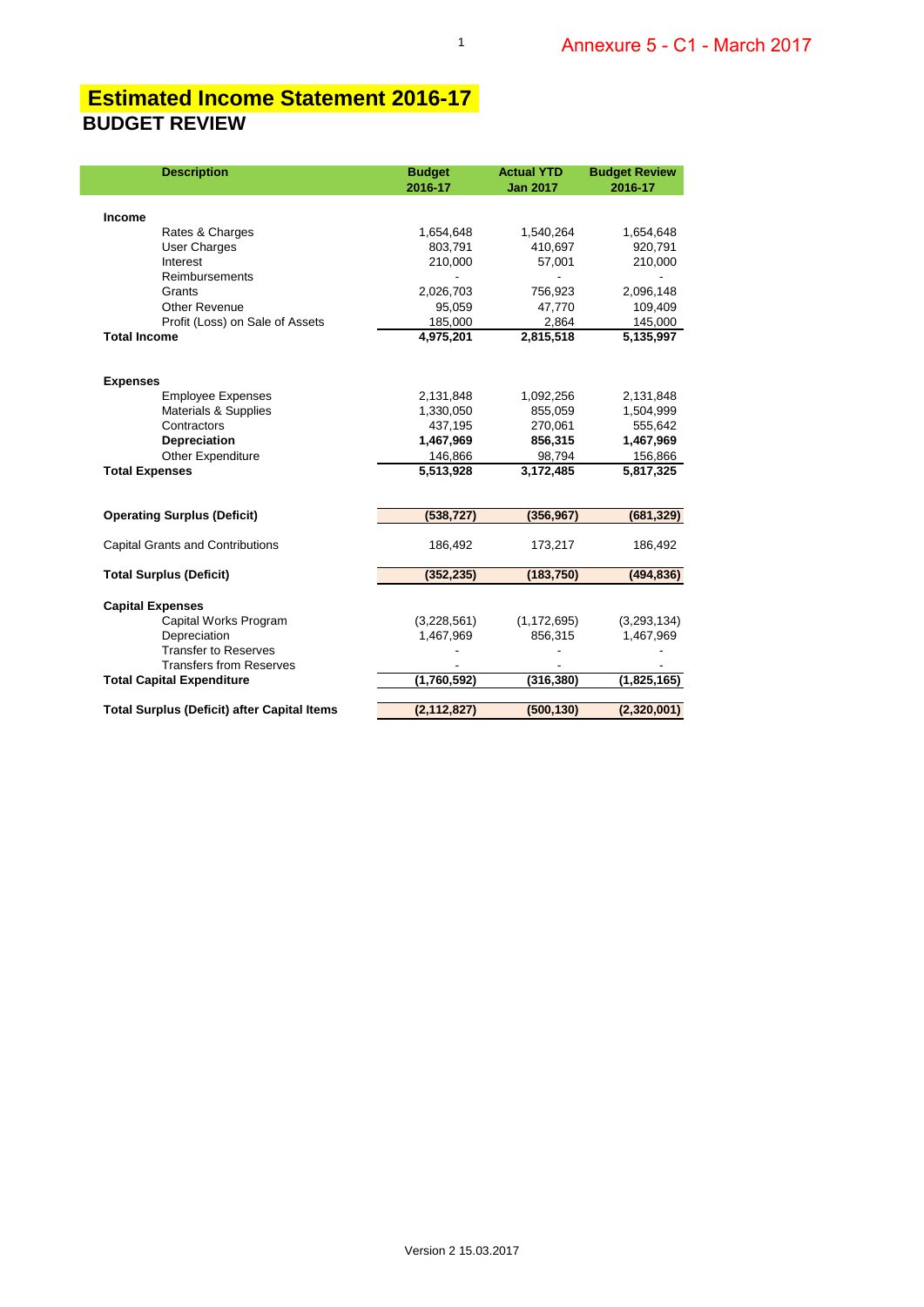# **5. Overall Budget**

|                                                           | <b>Budget</b><br>2016-17 | <b>Actual YTD</b><br>31.01.2017 | <b>Budget Review</b><br>2016-17 |
|-----------------------------------------------------------|--------------------------|---------------------------------|---------------------------------|
| Income                                                    |                          |                                 |                                 |
|                                                           |                          |                                 |                                 |
| Airport - Fees & Charges<br>Airport - Other Income        | \$6,000.00               | \$2,596.04                      | \$6,000.00                      |
| <b>Airport Landing Charges</b>                            | \$95,000.00              | \$53,075.92                     | \$95,000.00                     |
| Airport Passenger Service Charge                          | \$198,900.00             | \$113,823.00                    | \$198,900.00                    |
| <b>Airport Terminal Rental</b>                            | \$12,273.00              | \$11,178.11                     | \$12,273.00                     |
| <b>Total Airport - Fees &amp; Charges</b>                 | \$312,173.00             | \$180,673.07                    | \$312,173.00                    |
| <b>Contributions &amp; Reimbursements</b>                 |                          |                                 |                                 |
| Donations                                                 | \$0.00                   | \$0.00                          | \$0.00                          |
| Public Open Space Contribution                            | \$33,000.00              | \$0.00                          | \$0.00                          |
| Youth Program Contributions                               | \$2,000.00               | \$941.00                        | \$2,000.00                      |
| <b>SES Contributions - MAIB Refunds</b>                   | \$275.00                 | \$0.00                          | \$275.00                        |
| <b>Total Contributions &amp; Reimbursements</b>           | \$35,275.00              | \$941.00                        | \$2,275.00                      |
| <b>Corporate Services - Fees &amp; Charges</b>            |                          |                                 |                                 |
| Flinders Art & Entertainment Centre                       | \$3,000.00               | \$506.44                        | \$3,000.00                      |
| Halls & Recreation Facilities Hire                        | \$1,500.00               | \$1,848.16                      | \$1,500.00                      |
| Photocopies/Facsimiles                                    | \$2,000.00               | \$897.19                        | \$2,000.00                      |
| <b>Total Corporate Services - Fees &amp; Charges</b>      | \$6,500.00               | \$3,251.79                      | \$6,500.00                      |
| Development Services - Fees & Charges                     |                          |                                 |                                 |
| 132 & 337 Certificates                                    | \$10,000.00              | \$5,523.52                      | \$10,000.00                     |
| Ammendment to Planning Permits                            | \$500.00                 | \$0.00                          | \$500.00                        |
| <b>B.C.I. Training Levy</b>                               | \$2,500.00               | \$129.00                        | \$2,500.00                      |
| <b>Building Fees</b>                                      | \$12,500.00              | \$13,800.00                     | \$12,500.00                     |
| <b>Building Inspections</b>                               | \$0.00                   | \$0.00                          | \$0.00                          |
| <b>Building Levy (Justice Dept)</b>                       | \$2,000.00               | \$158.00                        | \$2,000.00                      |
| Development Application Fees                              | \$15,000.00              | \$5,530.00                      | \$15,000.00                     |
| Dog Infringements                                         | \$1,000.00               | \$157.00                        | \$1,000.00                      |
| Dog Registration Fees                                     | \$6,500.00               | \$6,053.75                      | \$6,500.00                      |
| <b>Food Premises Registrations</b>                        | \$4,500.00               | \$5,333.56                      | \$4,500.00                      |
| <b>Permit Authority Fees</b>                              | \$6,000.00               | \$2,800.00                      | \$6,000.00                      |
| Place of Assembly Licences                                | \$0.00                   | \$0.00                          | \$0.00                          |
| Planning - Advertising Fee                                | \$16,500.00              | \$6,116.58                      | \$16,500.00                     |
| <b>Plumbing Fees</b>                                      | \$12,000.00              | \$5,605.00                      | \$12,000.00                     |
| <b>Special Plumbing Fees</b>                              | \$0.00                   | \$830.00                        | \$0.00                          |
| <b>Subdivision Fees</b>                                   | \$11,000.00              | \$980.00                        | \$11,000.00                     |
| <b>Total Development Services - Fees &amp; Charges</b>    | \$100,000.00             | \$53,016.41                     | \$100,000.00                    |
| Grants                                                    |                          |                                 |                                 |
| Grants - Financial Assistance                             | \$1,321,478.00           | \$649,786.50                    | \$1,321,478.00                  |
| <b>Grants - Operational GST Free</b>                      | \$200,000.00             | \$0.00                          | \$200,000.00                    |
| Grants - Operational GST Inc                              | \$50,117.07              | \$80,027.45                     | \$119,562.32                    |
| Grants - Roads to Recovery                                | \$455,108.00             | \$27,109.00                     | \$455,108.00                    |
| <b>Grants - Capital Projects</b>                          | \$186,492.40             | \$173,217.40                    | \$186,492.40                    |
| <b>Total Grants</b>                                       | \$2,213,195.47           | \$930,140.35                    | \$2,282,640.72                  |
| <b>Infrastructure Services - Fees &amp; Charges</b>       |                          |                                 |                                 |
| <b>Cemetery Fees</b>                                      | \$32,375.00              | \$21,288.61                     | \$32,375.00                     |
| <b>DOSG Contract</b>                                      | \$161,293.00             | \$77,830.04                     | \$161,293.00                    |
| <b>Equipment Hire</b>                                     | \$200.00                 | \$60.00                         | \$200.00                        |
| <b>Private Works</b>                                      | \$150,000.00             | \$71,082.08                     | \$300,000.00                    |
| <b>Staff Housing Rent</b>                                 | \$12,000.00              | \$4,900.00                      | \$12,000.00                     |
| <b>Total Infrastructure Services - Fees &amp; Charges</b> | \$355,868.00             | \$175,160.73                    | \$505,868.00                    |
| <b>Interest Income</b>                                    |                          |                                 |                                 |
| Interest Income                                           | \$180,000.00             | \$38,140.62                     | \$180,000.00                    |
| Interest & Penalties on Overdue Rates                     | \$30,000.00              | \$18,860.19                     | \$30,000.00                     |
| <b>Total Interest Income</b>                              | \$210,000.00             | \$57,000.81                     | \$210,000.00                    |
|                                                           |                          |                                 |                                 |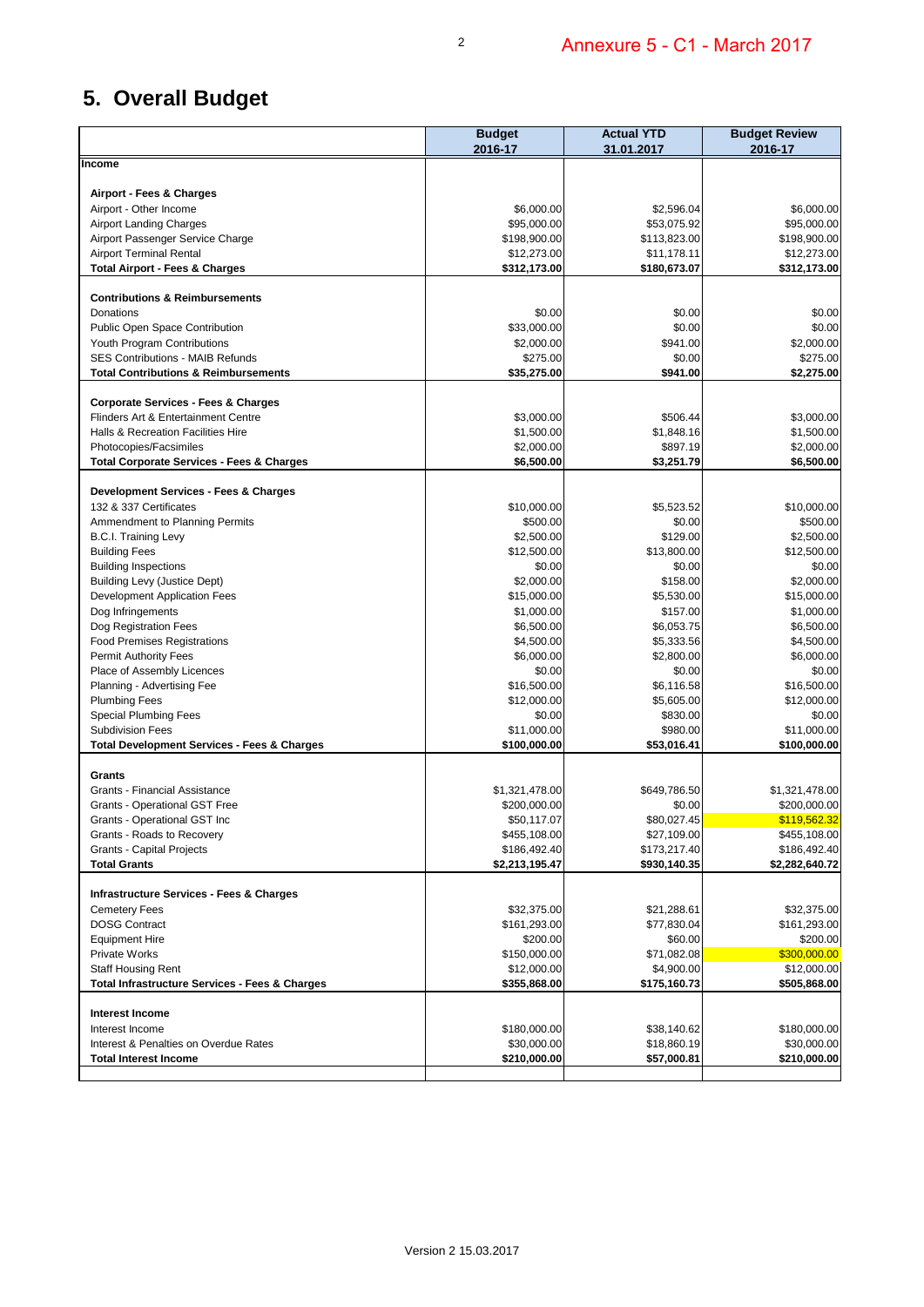|                                                        | <b>Budget</b><br>2016-17 | <b>Actual YTD</b><br>31.01.2017 | <b>Budget Review</b><br>2016-17 |
|--------------------------------------------------------|--------------------------|---------------------------------|---------------------------------|
| Rates                                                  |                          |                                 |                                 |
| Rate - Fire Levy                                       | \$60,019.00              | \$59,672.78                     | \$60,019.00                     |
| Rate - Waste Management Rate                           | \$184,030.00             | \$185,029.12                    | \$184,030.00                    |
| Rates - General Rate                                   | \$1,410,599.23           | \$1,296,309.18                  | \$1,410,599.23                  |
| Rates - Pensioner Remission - Fire Levy                | \$0.00                   | $-$554.35$                      | \$0.00                          |
| Rates - Pensioner Remission - State Govt. 30%          | \$0.00                   | $-$193.16$                      | \$0.00                          |
| <b>Total Rates</b>                                     | \$1,654,648.23           | \$1,540,263.57                  | \$1,654,648.23                  |
| <b>Total Income</b>                                    | \$4,887,659.70           | \$2,940,447.73                  | \$5,074,104.95                  |
| Other Revenue - GST Free                               | \$9,500.00               | \$24,214.04                     | \$23,850.00                     |
| Other Revenue - GST Inc                                | \$25,560.00              | \$7,453.62                      | \$25,560.00                     |
| Sale of Assets                                         | \$185,000.00             | \$2,863.63                      | \$145,000.00                    |
| TasWater - Tax Equiv & Dividends                       | \$53,999.00              | \$13,506.54                     | \$53,999.00                     |
| <b>Total Other Income</b>                              | \$274,059.00             | \$48,037.83                     | \$248,409.00                    |
| <b>Net Income</b>                                      | \$5,161,718.70           | \$2,988,485.56                  | \$5,322,513.95                  |
| <b>Less Operating Expenses</b>                         |                          |                                 |                                 |
|                                                        |                          |                                 |                                 |
| Depreciation<br>Ammortisation on Municipal Revaluation | \$8,640.00               | \$5.040.00                      | \$8,640.00                      |
| Depreciation - Bridges                                 | \$80,230.00              | \$46,800.83                     | \$80,230.00                     |
| Depreciation - Building                                | \$82,040.00              | \$47,856.67                     | \$82,040.00                     |
| Depreciation - Footpaths                               | \$28,310.00              | \$16,514.17                     | \$28,310.00                     |
| Depreciation - Furniture & Fittings                    | \$17,990.00              | \$10,494.17                     | \$17,990.00                     |
|                                                        | \$145,740.00             |                                 | \$145,740.00                    |
| Depreciation - Infrastructure                          | \$46,279.00              | \$85,015.00<br>\$26,996.08      |                                 |
| Depreciation - Leasehold Improvements                  |                          |                                 | \$46,279.00                     |
| Depreciation - Plant & Equipment                       | \$262,418.00             | \$153,077.17                    | \$262,418.00                    |
| Depreciation - Roads                                   | \$785,400.00             | \$458,150.00                    | \$785,400.00                    |
| Depreciation - Waste Infrastructure                    | \$6,414.00               | \$3,741.50                      | \$6,414.00                      |
| Depreciation - Stormwater                              | \$4,508.00               | \$2,629.67                      | \$4,508.00                      |
| <b>Total Depreciation</b>                              | \$1,467,969.00           | \$856,315.26                    | \$1,467,969.00                  |
| <b>Employee Costs</b>                                  |                          |                                 |                                 |
| <b>Employee Costs - Allowances</b>                     | \$27,685.00              | \$16,180.00                     | \$27,685.00                     |
| Employee Costs - FBT Payable                           | \$5,000.00               | \$2,628.00                      | \$5,000.00                      |
| Employee Costs - Medical Expenses (Inc Workers Comp)   | \$6,000.00               | \$712.60                        | \$6,000.00                      |
| Employee Costs - Overtime                              | \$42,250.00              | \$27,638.74                     | \$42,250.00                     |
| Employee Costs - Payroll Tax                           | \$38,000.00              | \$23,218.00                     | \$38,000.00                     |
| <b>Employee Costs - Salaries and Wages</b>             | \$1,697,736.34           | \$855,751.43                    | \$1,697,736.34                  |
| <b>Employee Costs - Superannuation</b>                 | \$205,076.97             | \$103,505.41                    | \$205,076.97                    |
| Employee Costs - Training, Conferences and Seminars    | \$64,250.00              | \$20,781.41                     | \$64,250.00                     |
| Employee Costs - Uniform                               | \$3,430.00               | \$1,012.96                      | \$3,430.00                      |
| Employee Costs - Workers Compensation Insurance        | \$42,420.15              | \$40,827.36                     | \$42,420.15                     |
| <b>Total Employee Costs</b>                            | \$2.131.848.46           | \$1.092.255.91                  | \$2.131.848.46                  |
| <b>Materials &amp; Contracts</b>                       |                          |                                 |                                 |
| Advertising                                            | \$18,050.00              | \$10,537.97                     | \$18,050.00                     |
| Analysis and Environmental Sampling Fees               | \$1,000.00               | \$180.00                        | \$1,000.00                      |
| <b>Audit Fees</b>                                      | \$27,300.00              | \$8,100.00                      | \$27,300.00                     |
| <b>Audit Committee Fees</b>                            | \$5,000.00               | \$0.00                          | \$5,000.00                      |
| <b>Bank Charges</b>                                    | \$7,000.00               | \$3,522.06                      | \$7,000.00                      |
| Chemicals                                              | \$2,000.00               | \$0.00                          | \$2,000.00                      |
| Cleaning                                               | \$3,000.00               | \$2,519.73                      | \$3,000.00                      |
| Consulting / Contractor Services                       | \$437,195.00             | \$270,061.04                    | \$555,642.25                    |
| <b>Council Member Allowances</b>                       | \$94,867.57              | \$53,814.09                     | \$94,867.57                     |
| <b>Council Member Expenses</b>                         | \$20,000.00              | \$11,691.32                     | \$20,000.00                     |
| <b>Debt Collection</b>                                 | \$5,000.00               | \$7,367.02                      | \$5,000.00                      |
| Events & Marketing                                     | \$120,080.00             | \$82,421.45                     | \$120,080.00                    |
| Fire Service Levy                                      | \$54,000.00              | \$28,809.12                     | \$54,000.00                     |
| Freight                                                | \$16,100.00              | \$17,319.01                     | \$16,100.00                     |
| <b>General Expenses</b>                                | \$188,758.09             | \$135,750.71                    | \$307,311.68                    |
| <b>Immunisation Costs</b>                              | \$500.00                 | \$231.00                        | \$500.00                        |
| Insurance                                              | \$91,209.17              | \$71,788.06                     | \$91,209.17                     |
| Interest                                               | \$26,276.05              | \$10,539.30                     | \$26,276.05                     |
| <b>IT Expenses</b>                                     | \$26,000.00              | \$16,039.01                     | \$26,000.00                     |
| Land Tax                                               | \$32,000.00              | \$21,150.14                     | \$32,000.00                     |
| Leases                                                 | \$28,500.00              | \$6,427.79                      | \$28,500.00                     |
| Legal Expenses                                         | \$30,000.00              | \$5,400.00                      | \$40,000.00                     |
| Licence Fees                                           | \$28,730.00              | \$56,392.77                     | \$28,730.00                     |
| Materials & Equipment                                  | \$141,650.00             | \$82,806.13                     | \$141,650.00                    |
| Minor Plant Purchase                                   | \$1,450.00               | \$0.00                          | \$1,450.00                      |
| Photocopier                                            | \$22,500.00              | \$15,383.47                     | \$22,500.00                     |
| Plant Hire - Internal Charges                          | \$196,500.00             | \$122,770.96                    | \$239,000.00                    |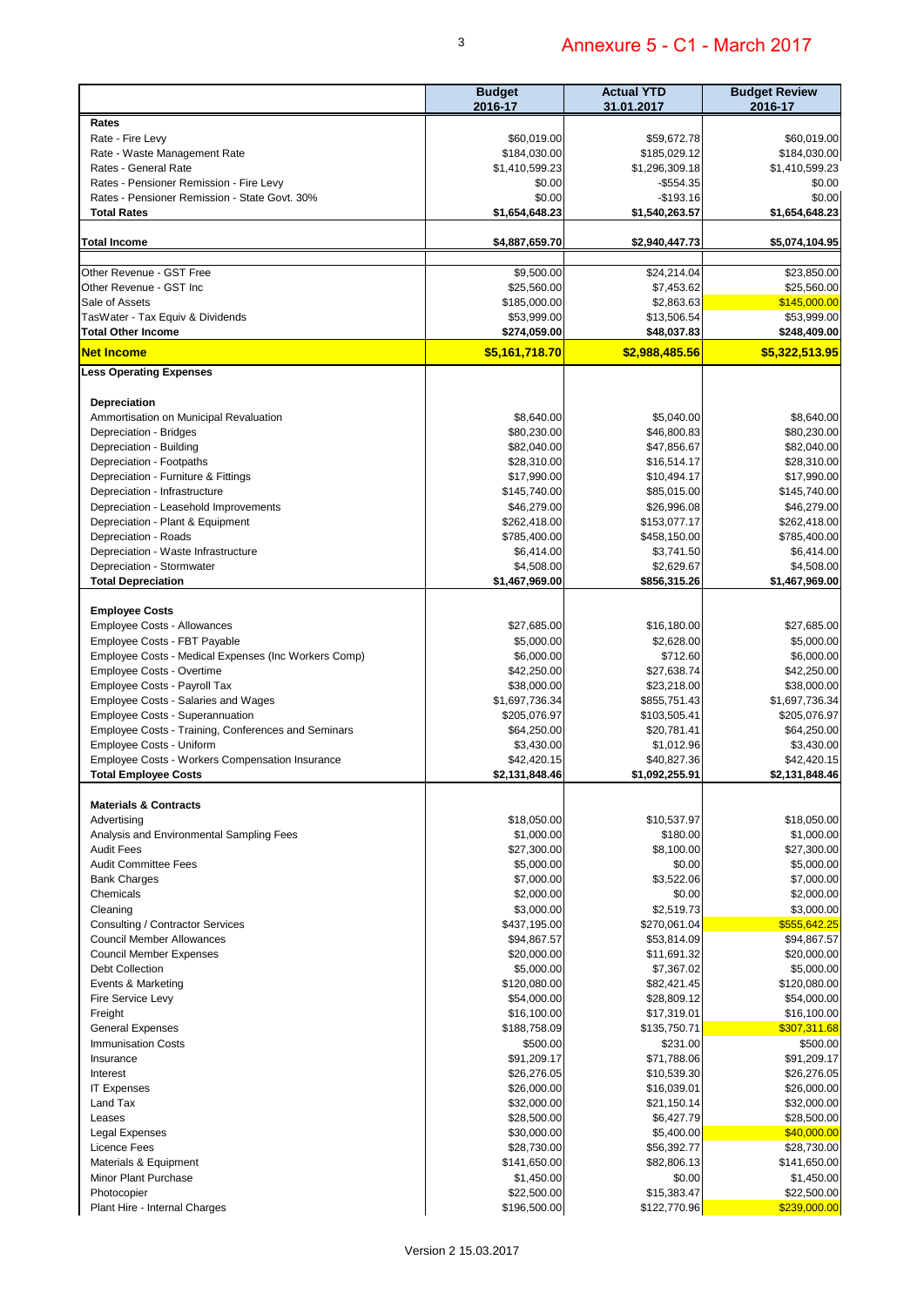|                                              | <b>Budget</b><br>2016-17 | <b>Actual YTD</b><br>31.01.2017 | <b>Budget Review</b><br>2016-17 |
|----------------------------------------------|--------------------------|---------------------------------|---------------------------------|
| Postage                                      | \$5,050.00               | \$3,372.53                      | \$5,050.00                      |
| <b>Planning Schemes</b>                      | \$5,000.00               | \$4.007.25                      | \$5,000.00                      |
| Printing & Stationery                        | \$7,600.00               | \$4,966.37                      | \$7,800.00                      |
| Protective Clothing & Safety Equipment       | \$3,500.00               | \$3,486.00                      | \$3,500.00                      |
| Repairs & Maintenance                        | \$8,000.00               | \$0.00                          | \$8,000.00                      |
| Security & Fire Prevention                   | \$4,100.00               | \$627.70                        | \$4,100.00                      |
| <b>SES MAIB Related Expenses</b>             | \$275.00                 | \$0.00                          | \$275.00                        |
| Settlement Discount - Rates Payments         | \$16,500.00              | \$16,311.95                     | \$16,500.00                     |
| Subscriptions/Publications                   | \$46,600.00              | \$45,984.56                     | \$46,600.00                     |
| <b>Supplementary Revaluations</b>            | \$5,000.00               | \$2,519.00                      | \$5,000.00                      |
| Telephone & Internet                         | \$70,660.00              | \$42,493.63                     | \$71,856.00                     |
| <b>Tip Rehabilitation</b>                    | \$10,000.00              | \$5,833.33                      | \$10,000.00                     |
| Travel Expenses - Airfare                    | \$44,850.00              | \$18,834.99                     | \$45,850.00                     |
| Travel Expenses - Car Hire and Accommodation | \$42,050.00              | \$11,045.95                     | \$43,550.00                     |
| Utility Costs (Gas, Electricity & Water)     | \$34,500.00              | \$23,363.24                     | \$34,500.00                     |
| Wreaths/Flowers                              | \$250.00                 | \$45.45                         | \$250.00                        |
| Roundings                                    |                          |                                 |                                 |
| Rounding                                     | \$10.00                  | \$0.06                          | \$10.00                         |
| <b>Total Roundings</b>                       | \$10.00                  | \$0.06                          | \$10.00                         |
| <b>Total Materials &amp; Contracts</b>       | \$1,928,610.88           | \$1,223,914.16                  | \$2,222,007.72                  |
| <b>Other Expenses</b>                        |                          |                                 |                                 |
| <b>Bad &amp; Doubtful Debts</b>              | \$500.00                 | \$0.00                          | \$500.00                        |
| <b>Total Other Expenses</b>                  | \$500.00                 | \$0.00                          | \$500.00                        |
| <b>Total Operating Expenses</b>              | \$5,528,928,34           | \$3,172,485.33                  | \$5,822,325,18                  |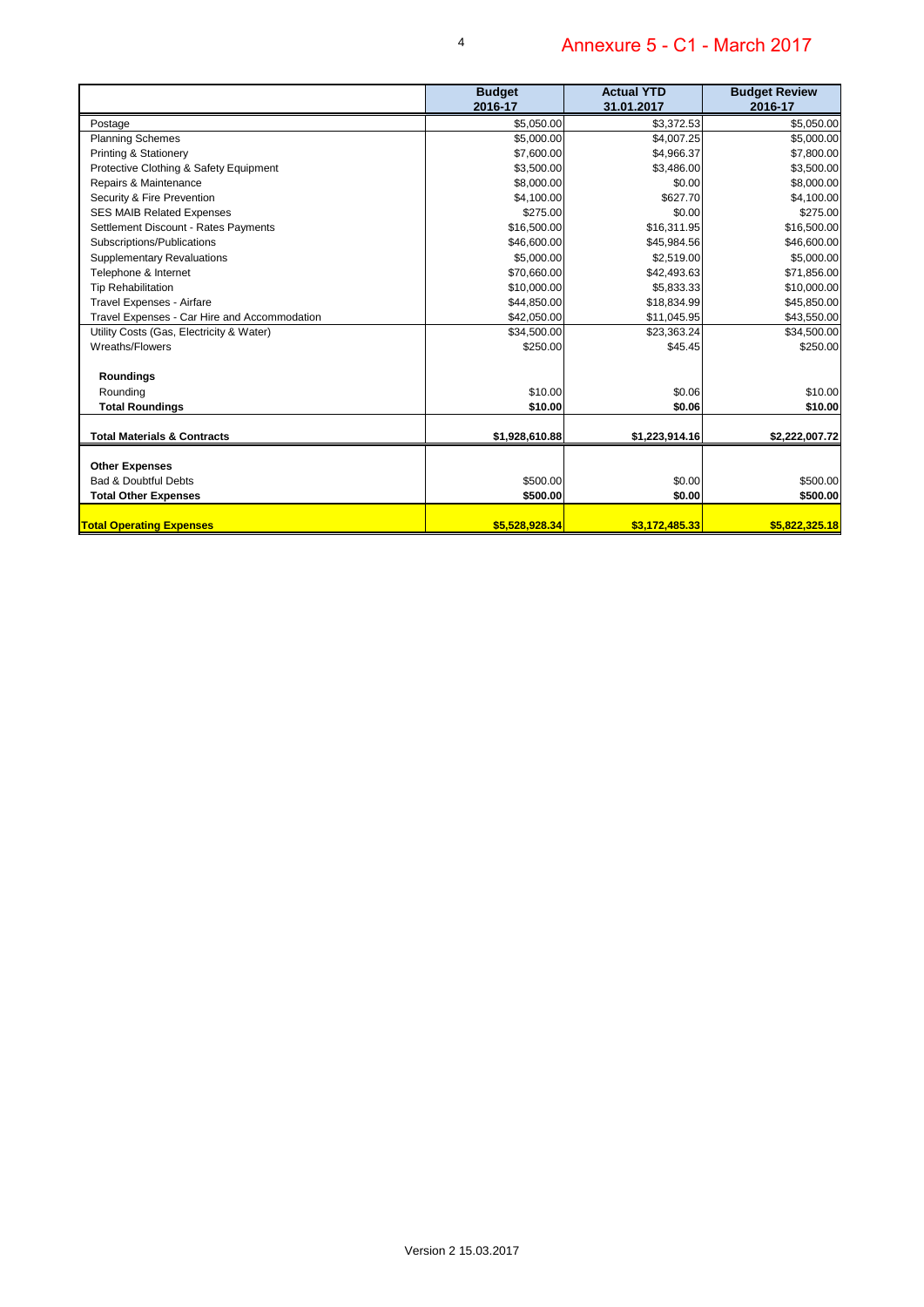## **6. Capital Works Program**

|                                                                    | <b>Dept</b>              | <b>Budget</b><br>2016-17 | <b>Actual YTD</b><br><b>Jan 2017</b>                 | <b>Budget Review</b><br>2016-17 |
|--------------------------------------------------------------------|--------------------------|--------------------------|------------------------------------------------------|---------------------------------|
| <b>Administrative Support</b>                                      |                          |                          |                                                      |                                 |
| Office Computer Systems                                            | <b>ADM</b>               | 3,000                    | 4,093                                                | 3,000                           |
| Records Management                                                 | <b>ADM</b>               |                          | $\overline{a}$                                       |                                 |
| <b>Records Storage Facility</b>                                    | <b>ADM</b>               |                          |                                                      |                                 |
| <b>Municipal Valuations</b>                                        | <b>ADM</b>               | 68,000                   | 10,200                                               | 68,000                          |
| <b>Total Administrative Support</b>                                |                          | 71,000                   | 14,293                                               | 71,000                          |
| Roads                                                              |                          |                          |                                                      |                                 |
| <b>Footpaths</b>                                                   |                          |                          |                                                      |                                 |
| Footpaths Program (Inc. West St)                                   | <b>RDS</b>               | 60,000                   | $\overline{\phantom{a}}$                             | 60,000                          |
| <b>Sub-Total Footpaths</b>                                         |                          | 60.000                   | $\blacksquare$                                       | 60,000                          |
|                                                                    |                          |                          |                                                      |                                 |
| <b>Bridges</b><br>Capital Improvements - Bridge Guard Rails        | <b>RDS</b>               | 60,000                   |                                                      | 60,000                          |
|                                                                    |                          |                          | $\overline{\phantom{a}}$                             |                                 |
| <b>Sub-Total Bridges</b>                                           |                          | 60,000                   | $\blacksquare$                                       | 60.000                          |
|                                                                    |                          |                          |                                                      |                                 |
| Quarry<br>Lughrata Quarry Development                              | <b>RDS</b>               | 53,348                   | 50,658                                               | 53,348                          |
|                                                                    |                          |                          |                                                      |                                 |
| <b>Sub-Total Quarry</b>                                            |                          | 53,348                   | 50.658                                               | 53,348                          |
| <b>Reseals</b>                                                     |                          |                          |                                                      |                                 |
| West St                                                            | <b>RDS</b>               | 80.000                   |                                                      | 80,000                          |
| <b>Davies Street</b>                                               | <b>RDS</b>               | 5,000                    | 2.020                                                | 5,000                           |
| Lackrana Road - Reseal                                             | <b>RDS</b>               | 249,798                  | 152,531                                              | 249,798                         |
| Lackrana Road - Reconstruction                                     | RDS                      | 70,000                   |                                                      | 70,000                          |
| Memana Road<br>Palana Road - Reseal                                | RDS<br><b>RDS</b>        | 100,440<br>175,770       | 61,838<br>105,096                                    | 100,440<br>175,770              |
| Stablisation of 5550 mtrs and Sealing 3350 mtrs road               | <b>RDS</b>               | 446,031                  | 4,800                                                | 446,031                         |
| <b>Sub-Total Reseals</b>                                           |                          | 1,127,039                | 326,285                                              | 1,127,039                       |
| <b>Resheeting</b>                                                  |                          |                          |                                                      |                                 |
| Marshall Bay                                                       | <b>RDS</b>               | 5,700                    | $\overline{\phantom{a}}$                             | 5,700                           |
| Boat Harbour                                                       | RDS                      | 4,600                    | $\overline{\phantom{a}}$                             | 4,600                           |
| Coast Road                                                         | <b>RDS</b>               | 19,200                   | $\blacksquare$                                       | 19,200                          |
| Cameron's Inlet Road                                               | <b>RDS</b>               | 8,800                    | $\overline{\phantom{a}}$                             | 8,800                           |
| Fairhaven Road                                                     | <b>RDS</b><br><b>RDS</b> | 17,100                   | $\overline{\phantom{a}}$                             | 17,100                          |
| Conways Road<br><b>Big River</b>                                   | <b>RDS</b>               | 8,800<br>4,200           | $\overline{\phantom{a}}$<br>$\overline{\phantom{a}}$ | 8,800<br>4,200                  |
| <b>Trousers Point</b>                                              | <b>RDS</b>               | 4,400                    | $\overline{\phantom{a}}$                             | 4,400                           |
| West End Road                                                      | <b>RDS</b>               | 10,900                   | $\blacksquare$                                       | 10,900                          |
| <b>Five Mile Road</b>                                              | <b>RDS</b>               | 10,900                   | 2,292                                                | 10,900                          |
| Wingaroo Road                                                      | <b>RDS</b>               | 16,350                   | $\overline{\phantom{a}}$                             | 16,350                          |
| <b>Melrose Road</b>                                                | <b>RDS</b>               | 17,100                   | $\overline{\phantom{a}}$                             | 17,100                          |
| Badger Cnr Road                                                    | <b>RDS</b>               |                          | $\overline{\phantom{a}}$                             |                                 |
| Palana Road                                                        | <b>RDS</b>               | 67,550                   | 4.742                                                | 67,550                          |
| Madeleys<br><b>Sub-Total Resheeting</b>                            | <b>RDS</b>               | 4,400<br>200,000         | 7.034                                                | 4.400<br>200,000                |
|                                                                    |                          |                          |                                                      |                                 |
| <b>TOTAL Roads</b><br><b>Waste Management</b>                      |                          | 1,500,387                | 383.977                                              | 1,500,387                       |
|                                                                    |                          |                          |                                                      |                                 |
| Town Maintenance (Buildings, Parks, Reserves & Funeral Services)   |                          |                          |                                                      |                                 |
| Whitemark Hall (FAEC)                                              | <b>TMT</b>               | 20,000                   | 13,251                                               | $\overline{20,000}$             |
| Depot/Council Office                                               | <b>TMT</b>               | 5,000                    | $\overline{\phantom{a}}$                             | 5,000                           |
| Emita Hall                                                         | <b>TMT</b>               | 16,186                   | 27                                                   | 16,186                          |
| ady Barron Hall Upgrade                                            | <b>TMT</b>               | 432,511                  | 319,393                                              | 440,251                         |
| LB Marine Facilities Upgrade                                       | <b>TMT</b>               | 78,820                   | 21,991                                               | 78,820                          |
| Whitemark Beautification/Foreshore Upgrade                         | <b>TMT</b><br><b>TMT</b> | 12,133                   | 750<br>2,470                                         | 12,133                          |
| Whitemark Boat Jetty upgrade<br>Public Toilet upgrades x 4         | <b>TMT</b>               | 66,024                   | 44,411                                               | 66,024                          |
| Signage                                                            | <b>TMT</b>               | 15,000                   | $\blacksquare$                                       | 15,000                          |
| Whitemark Showgrounds                                              | <b>TMT</b>               | 5,000                    | 5,664                                                | 5,000                           |
| <b>Emita Hall Septic</b>                                           | <b>TMT</b>               | $\overline{\phantom{a}}$ | $\overline{\phantom{a}}$                             | 45,000                          |
| Whitemark Hall Septic                                              | <b>TMT</b>               |                          | $\overline{a}$                                       | 65,000                          |
| <b>TOTAL Town Maintenance</b>                                      |                          | 650,674                  | 407,957                                              | 768,414                         |
| <b>Airport</b><br>Apron Extension (RAAP Funding) 2nd Funding Round | <b>AIR</b>               |                          |                                                      |                                 |
| Seal Short Runway                                                  | AIR                      | 400,000                  | 186,744                                              | 250,000                         |
| Airport Business Plan                                              | <b>AIR</b>               | 110,000                  | 1,625                                                | 110,000                         |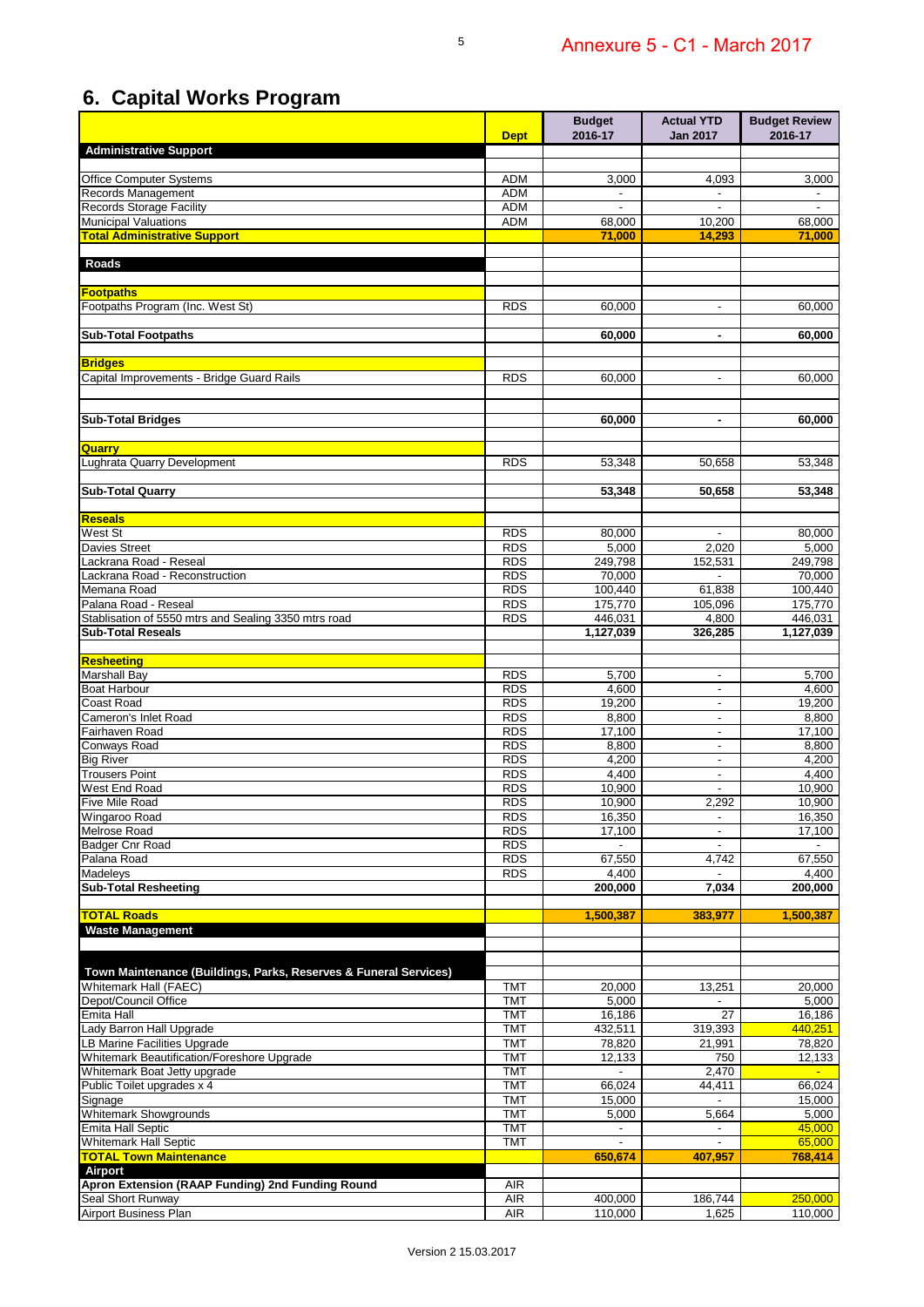### **6. Capital Works Program**

|                                         | <b>Dept</b> | <b>Budget</b><br>2016-17 | <b>Actual YTD</b><br><b>Jan 2017</b> | <b>Budget Review</b><br>2016-17 |
|-----------------------------------------|-------------|--------------------------|--------------------------------------|---------------------------------|
| <b>Airport Emergency Runway Repairs</b> | <b>AIR</b>  | 250,000                  | 43,973                               | 270,000                         |
| <b>Obstacle Lights</b>                  | <b>AIR</b>  | 20,000                   | 16,391                               | 20,000                          |
| <b>Airport Fence</b>                    | <b>AIR</b>  | 6,500                    | $\overline{\phantom{a}}$             | 6,500                           |
| <b>Lighting Tower</b>                   | <b>AIR</b>  |                          | -                                    | 25,000                          |
| <b>TOTAL Airport</b>                    |             | 786,500                  | 248,733                              | 681.500                         |
|                                         |             |                          |                                      |                                 |
| <b>Plant &amp; Equipment</b>            |             |                          |                                      |                                 |
| <b>Hercules Pig Trailer</b>             | <b>PLT</b>  | 45,000                   | 61,352                               | 55,000                          |
| <b>Hercules Pig Trailer</b>             | <b>PLT</b>  | 45,000                   |                                      |                                 |
| <b>W&amp;S Utility</b>                  | <b>PLT</b>  | 40,000                   | ۰                                    | 40,000                          |
| <b>Isuzu Dual Cab Truck</b>             | <b>PLT</b>  | 70,000                   | 56,383                               | 70,000                          |
| <b>SES Truck</b>                        | <b>PLT</b>  | 20,000                   |                                      | 70,333                          |
| <b>Electrical Tag &amp; Tester</b>      | <b>PLT</b>  |                          | -                                    | 4,000                           |
| Subaru Forrester                        | <b>PLT</b>  |                          |                                      | 32,500                          |
| <b>TOTAL Plant &amp; Equipment</b>      |             | 220,000                  | 117.735                              | 271.833                         |
|                                         |             |                          |                                      |                                 |
| <b>TOTAL Capital Works</b>              |             | 3,228,561                | 1,172,695                            | 3,293,134                       |

**Contingency funds to be allocated to future projects.**

Whitemark Landfill Improvements Lady Barron Marine Facilities Airport Runway Repairs Telecommunications Upgrade \$770,000 Flinders Island Sports & RSL Club

Waste water.

Badger Corner Boat Ramp Upgrade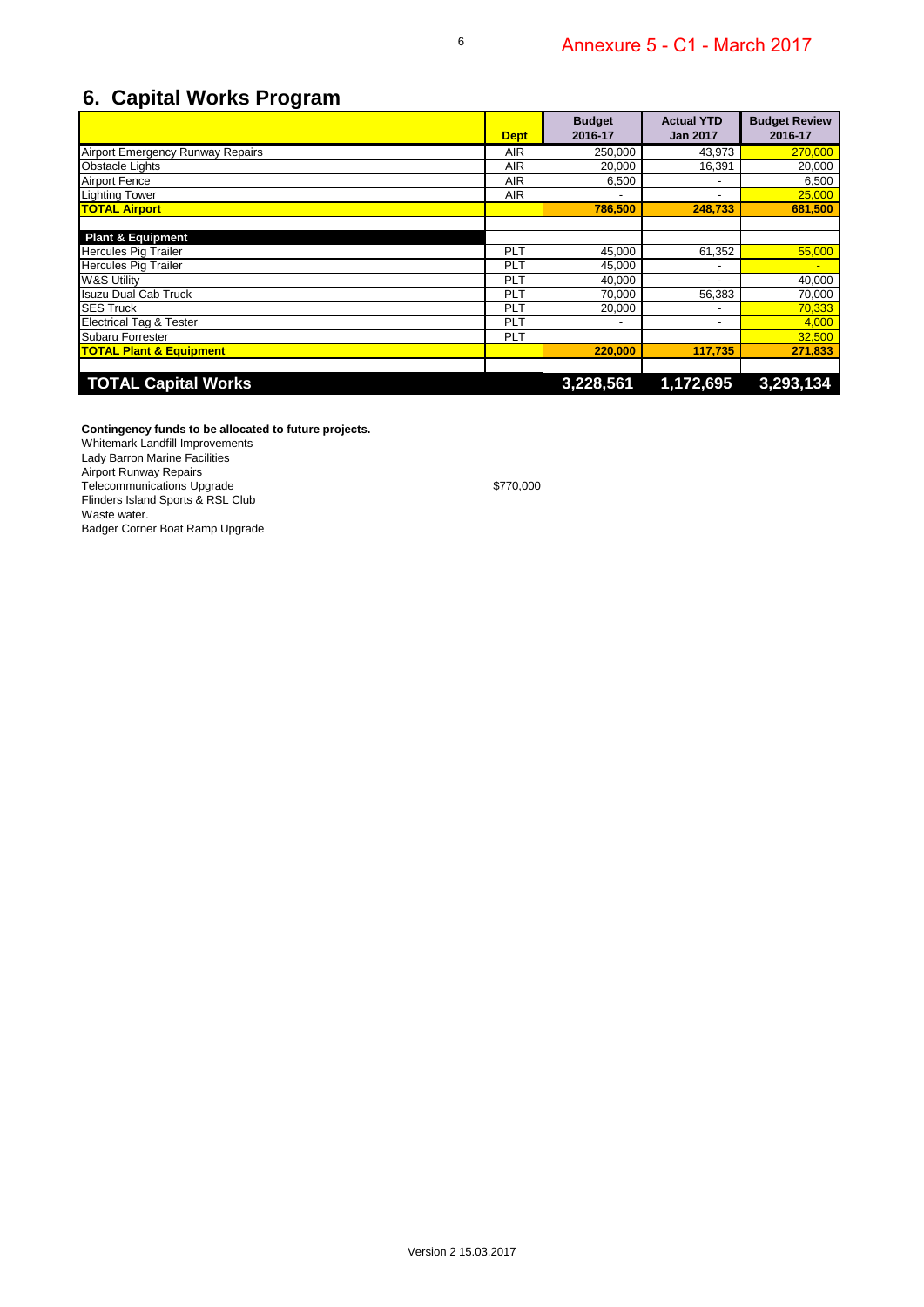#### **Budget Flinders Council Corporate - Corporate 2016-17**

|                                                                                |          | <b>Budget</b><br>2016-17 | <b>Actual YTD</b><br>Jan 2017 |                         | <b>Budget Review</b><br>2016-17 |                         |
|--------------------------------------------------------------------------------|----------|--------------------------|-------------------------------|-------------------------|---------------------------------|-------------------------|
| Income                                                                         |          |                          |                               |                         |                                 |                         |
|                                                                                |          |                          |                               |                         |                                 |                         |
| Fees & Charges                                                                 |          |                          |                               |                         |                                 |                         |
| Photocopies/Facsimiles                                                         | \$       | 2,000.00                 | \$                            | 897.19                  | \$                              | 2,000.00                |
| 132 & 337 Certificates                                                         | \$       | 10,000.00                | \$                            | 5,523.52                | \$<br>\$                        | 10,000.00               |
| <b>Equipment Hire</b><br><b>Total Fees &amp; Charges</b>                       | \$<br>\$ | 12,000.00                | \$<br>\$                      | 6,420.71                | \$                              | 12,000.00               |
|                                                                                |          |                          |                               |                         |                                 |                         |
| Interest Income                                                                |          |                          |                               |                         |                                 |                         |
| Interest & Penalties on Overdue Rates                                          | \$       | 30,000.00                | \$                            | 18,860.19               | \$                              | 30,000.00               |
| Interest Income                                                                | \$       | 180,000.00               | \$                            | 38,140.62               | \$                              | 180,000.00              |
| <b>Total Interest Income</b>                                                   | \$       | 210,000.00               | \$                            | 57,000.81               | \$                              | 210,000.00              |
|                                                                                |          |                          |                               |                         |                                 |                         |
| Rates<br>Rate - Fire Levy                                                      | \$       | 60,019.00                | \$                            | 59,672.78               | \$                              | 60,019.00               |
| <b>Total Rates</b>                                                             | \$       | 60,019.00                | \$                            | 59,672.78               | \$                              | 60,019.00               |
|                                                                                |          |                          |                               |                         |                                 |                         |
| Total Operating Income                                                         | \$       | 282,019.00               | \$                            | 123,094.30              | \$                              | 282,019.00              |
|                                                                                |          |                          |                               |                         |                                 |                         |
| <b>Plus Other Income</b>                                                       |          |                          |                               |                         |                                 |                         |
| Other Revenue - GST Free                                                       | \$       | 2,500.00                 | \$                            | 1,486.79                | \$                              | 2,500.00                |
| Other Revenue - GST Inc                                                        | \$       | 2,500.00                 | \$                            | 1,731.62                | \$                              | 2,500.00                |
| <b>Total Other Income</b>                                                      | \$       | 5,000.00                 | \$                            | 3,218.41                | \$                              | 5,000.00                |
| <b>Total Income</b>                                                            | \$       | 287,019.00               | \$                            | 126,312.71              | \$                              | 287,019.00              |
|                                                                                |          |                          |                               |                         |                                 |                         |
| <b>Less Operating Expenses</b>                                                 |          |                          |                               |                         |                                 |                         |
|                                                                                |          |                          |                               |                         |                                 |                         |
| Depreciation                                                                   |          |                          |                               |                         |                                 |                         |
| Ammortisation on Municipal Revaluation                                         | \$       | 8,640.00                 | \$                            | 5,040.00                | \$                              | 8,640.00                |
| Depreciation - Furniture & Fittings                                            | \$       | 17,990.00                | \$                            | 10,494.17               | \$                              | 17,990.00               |
| <b>Total Depreciation</b>                                                      | \$       | 26,630.00                | \$                            | 15,534.17               | \$                              | 26,630.00               |
| <b>Employee Costs</b>                                                          |          |                          |                               |                         |                                 |                         |
| <b>Employee Costs - Allowances</b>                                             | \$       | 1,040.00                 | \$                            | 320.00                  | \$                              | 1,040.00                |
| Employee Costs - FBT Payable                                                   | \$       | 5,000.00                 | \$                            | 2,628.00                | \$                              | 5,000.00                |
| Employee Costs - Overtime                                                      | \$       | 2,500.00                 | \$                            | 75.64                   | \$                              | 2,500.00                |
| Employee Costs - Payroll Tax                                                   | \$       | 38,000.00                | \$                            | 23,218.00               | \$                              | 38,000.00               |
| Employee Costs - Salaries and Wages                                            | \$       | 374,121.00               | \$                            | 176,515.55              | \$                              | 374,121.00              |
| <b>Employee Costs - Superannuation</b>                                         | \$       | 46,765.13                | \$                            | 19,580.89               | \$                              | 46,765.13               |
| Employee Costs - Training, Conferences and Seminars                            | \$       | 17,500.00                | \$                            | 827.27                  | \$                              | 17,500.00               |
| Employee Costs - Uniform                                                       | \$<br>\$ | 2,200.00                 | \$<br>\$                      | 463.90                  | \$<br>\$                        | 2,200.00                |
| Employee Costs - Workers Compensation Insurance<br><b>Total Employee Costs</b> | \$       | 42,420.15<br>529,546.28  | \$                            | 40,827.36<br>264,456.61 | \$                              | 42,420.15<br>529,546.28 |
|                                                                                |          |                          |                               |                         |                                 |                         |
| <b>Materials &amp; Contracts</b>                                               |          |                          |                               |                         |                                 |                         |
| Advertising                                                                    | \$       | 500.00                   | \$                            |                         | \$                              | 500.00                  |
| <b>Audit Fees</b>                                                              | \$       | 27,000.00                | \$                            | 8,100.00                | \$                              | 27,000.00               |
| <b>Bank Charges</b>                                                            | \$       | 7,000.00                 | \$                            | 3,522.06                | \$                              | 7,000.00                |
| Cleaning                                                                       | \$       | 500.00                   | \$                            |                         | \$                              | 500.00                  |
| Consulting / Contractor Services<br><b>Debt Collection</b>                     | \$<br>\$ | 44,500.00<br>5,000.00    | \$<br>\$                      | 19,252.40<br>7,367.02   | \$<br>\$                        | 36,500.00<br>5,000.00   |
| Fire Service Levy                                                              | \$       | 54,000.00                | \$                            | 28,809.12               | \$                              | 54,000.00               |
| Freight                                                                        | \$       | 500.00                   | \$                            | 221.36                  | \$                              | 500.00                  |
| <b>General Expenses</b>                                                        | \$       | 1,500.00                 | \$                            | 2,184.86                | \$                              | 1,500.00                |
| Insurance                                                                      | \$       | 29,653.07                | \$                            | 25,964.83               | \$                              | 29,653.07               |
| Interest                                                                       | \$       | 26,276.05                | \$                            | 10,539.30               | \$                              | 26,276.05               |
| <b>IT Expenses</b>                                                             | \$       | 25,000.00                | \$                            | 15,618.12               | \$                              | 25,000.00               |
| Leases                                                                         | \$       | 28,500.00                | \$                            | 6,427.79                | \$                              | 28,500.00               |
| Licence Fees<br>Land Tax                                                       | \$<br>\$ | 8,580.00                 | \$                            | 30,617.00               | \$<br>\$                        | 8,580.00                |
| Materials & Equipment                                                          | \$       | 32,000.00<br>1,500.00    | \$<br>\$                      | 21,150.14<br>1,023.12   | \$                              | 32,000.00<br>1,500.00   |
| Photocopier                                                                    | \$       | 22,500.00                | \$                            | 15,383.47               | \$                              | 22,500.00               |
| Plant Hire - Internal Charges                                                  | \$       | 1,500.00                 | \$                            | 601.30                  | \$                              | 1,500.00                |
| Postage                                                                        | \$       | 3,000.00                 | \$                            | 1,713.58                | \$                              | 3,000.00                |
| <b>Printing &amp; Stationery</b>                                               | \$       | 2,500.00                 | \$                            | 2,016.46                | \$                              | 2,500.00                |
| Security Fire & Prevention                                                     | \$       |                          | \$                            |                         | \$                              |                         |
| Settlement Discount - Rates Payments                                           | \$       | 16,500.00                | \$                            | 16,311.95               | \$                              | 16,500.00               |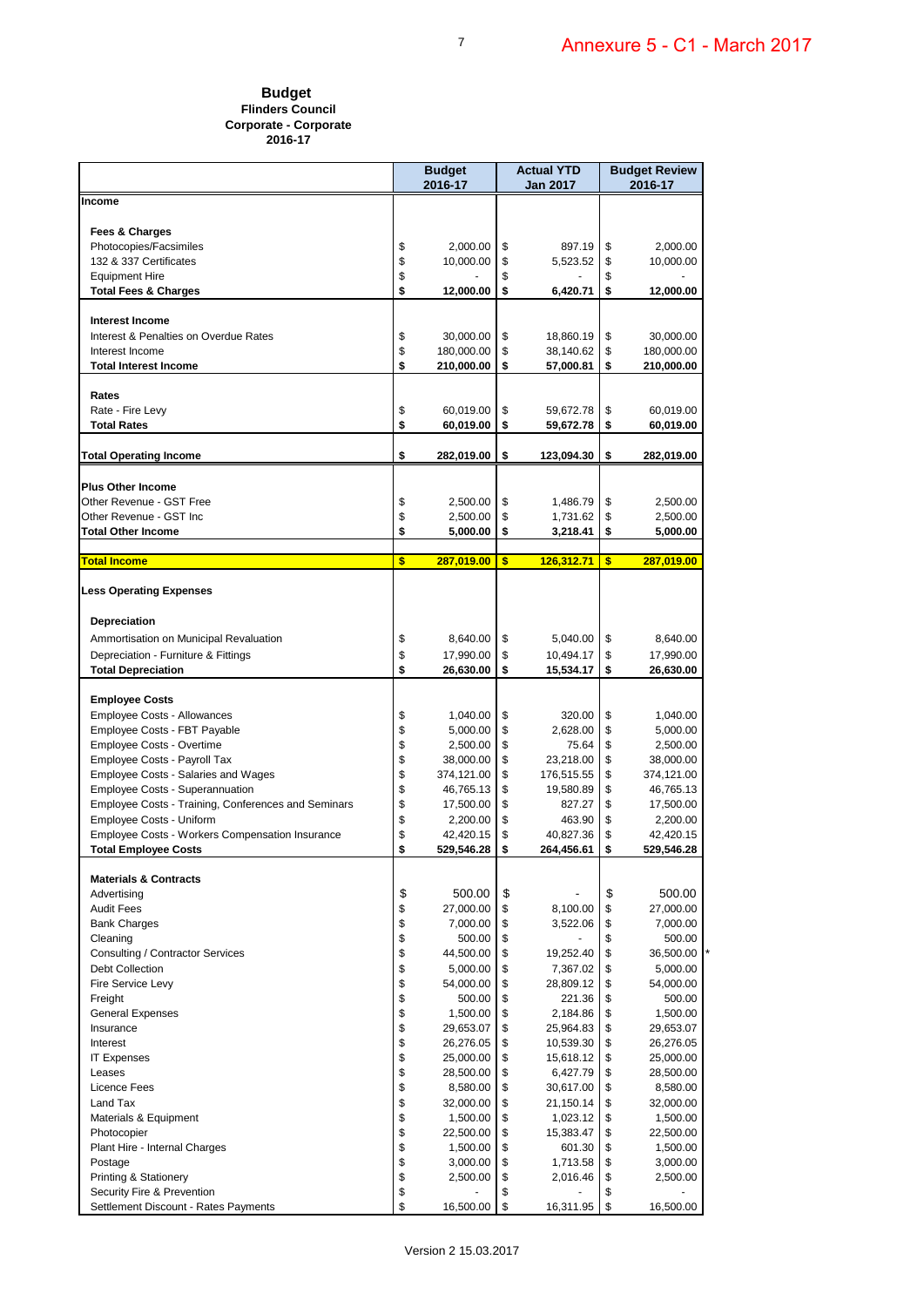#### **Budget Flinders Council Corporate - Corporate 2016-17**

|                                              | <b>Budget</b><br>2016-17 |                  | <b>Actual YTD</b><br><b>Jan 2017</b> |            | <b>Budget Review</b><br>2016-17 |            |
|----------------------------------------------|--------------------------|------------------|--------------------------------------|------------|---------------------------------|------------|
|                                              |                          |                  |                                      |            |                                 |            |
| Subscriptions/Publications                   | \$                       | 1,000.00         | \$                                   | 526.48     | \$                              | 1,000.00   |
| <b>Supplementary Revaluations</b>            | \$                       | 5,000.00         | \$                                   | 2,519.00   | S                               | 5,000.00   |
| Telephone & Internet                         |                          | 45,850.00        | \$                                   | 28,281.77  | \$.                             | 45,850.00  |
| Travel Expenses - Airfare                    | S                        | 6,840.00         | \$                                   | 3,027.25   | S                               | 6,840.00   |
| Travel Expenses - Car Hire and Accommodation | \$                       | 5.500.00         | \$                                   | 2,231.29   | \$                              | 5,500.00   |
| Rounding                                     | \$                       | 10.00            | \$                                   | 0.06       | \$                              | 10.00      |
|                                              |                          |                  |                                      |            |                                 |            |
| <b>Total Materials &amp; Contracts</b>       | S                        | 402,209.12       | \$                                   | 253,409.73 | \$                              | 394,209.12 |
|                                              |                          |                  |                                      |            |                                 |            |
| <b>Other Expenses</b>                        |                          |                  |                                      |            |                                 |            |
| <b>Bad &amp; Doubtful Debts</b>              | \$                       | 500.00           | \$                                   |            | \$                              | 500.00     |
| <b>Total Other Expenses</b>                  | \$                       | 500.00           | S                                    |            |                                 | 500.00     |
|                                              |                          |                  |                                      |            |                                 |            |
| <b>Total Expenses</b>                        | \$                       | 958.885.40       | \$                                   | 533.400.51 | \$                              | 950,885.40 |
| <b>Net Position</b>                          | -\$                      | $671,866.40$ -\$ |                                      | 407,087.80 | ∣-\$                            | 663,866.40 |

\*Consultants - includes the Municipal Valuations